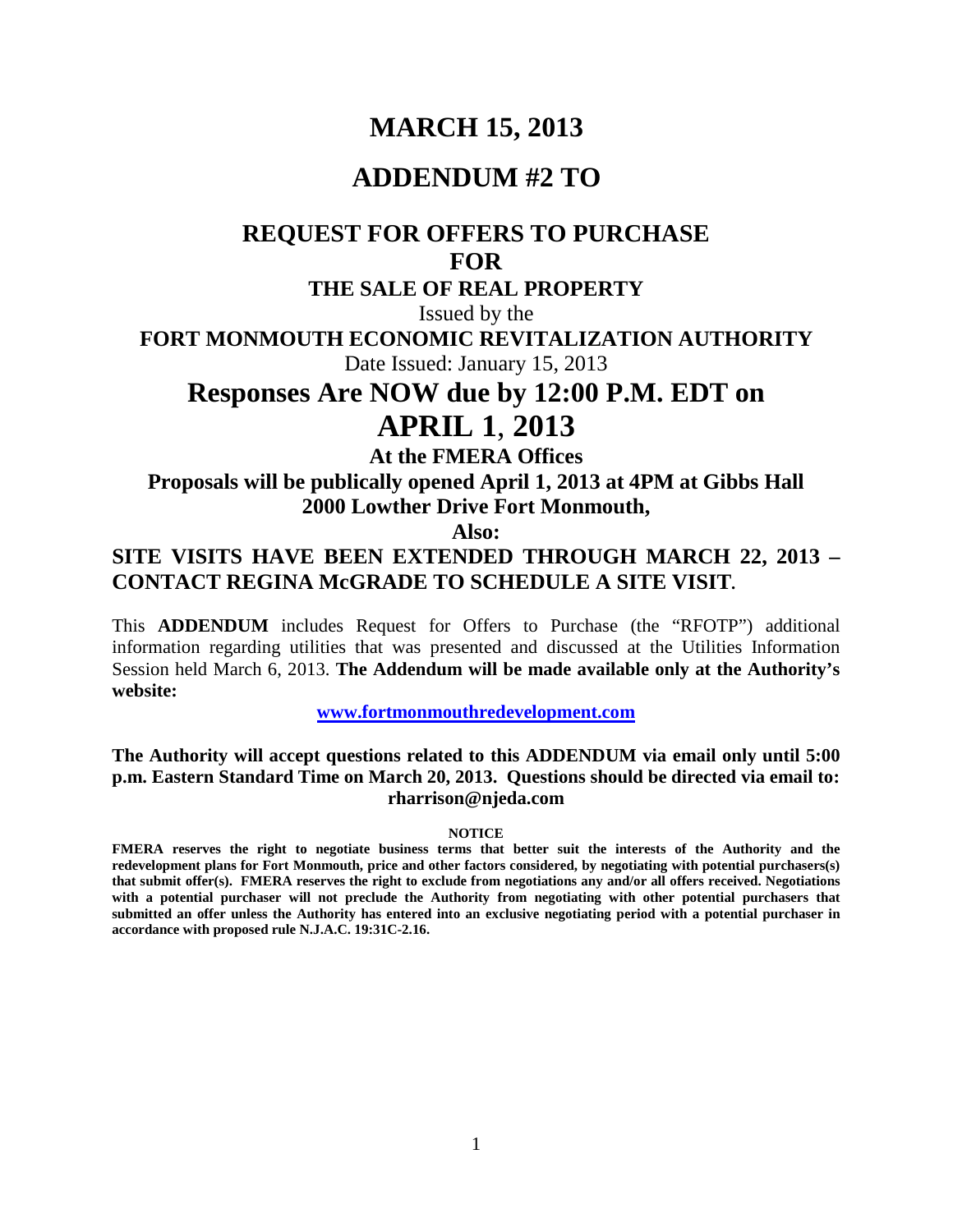## A. **MODIFICATIONS ISSUED BY THE AUTHORITY**

## 1. Add Section **1.6 UTILITIES**

## **1.6 Utilities**

When the Army vacated Fort Monmouth in September 2011, the Property was operational with natural gas, electric, water and sewer service being provided to it; however, the Army used centralized utility systems for the Property and other parts of Fort Monmouth. Redevelopment of the Property will require de-centralization of the Army's centralized infrastructure for providing natural gas, electricity, water and sewers service to the Property so that utility services are provided directly to the Property separately from other parts of Fort Monmouth. The existing utility systems may or may not be considered acceptable to the local utility companies. The selected Potential Purchaser, at its sole cost and expense, will be responsible to arrange alternate, de-centralized infrastructure to provide utility service to the Property as well as making any needed improvements or upgrades to utility infrastructure within the footprint of the Property. Each type of utility services is discussed below.

#### A. Natural Gas

New Jersey Natural Gas Company provides natural gas service to the buildings located on the Property. The Property is separately metered. The selected Potential Purchaser will need to change the billing for natural gas service from the Army to the buyer.

#### B. Electricity

Developers are advised that the existing electric service to the Property will be disconnected and the selected Potential Purchaser, at its sole cost and expense, will need to make arrangements with a local electricity provider to have electric service delivered to the Property.

#### C. Water

Water service to the Property is provided by New Jersey American Water Company (NJ Water). The selected Potential Purchaser will need to install separate water meter(s) for the Property and to change the billing for water service from the Army to the buyer.

The pipe system for water service to the buildings located on the Property has been maintained in part by NJ Water and in part by the Army. NJ Water maintains the pipe system to the boundaries of Fort Monmouth and the Army maintains the pipe system that lies with Fort Monmouth boundaries. Within five (5) years after executing a purchase and sale agreement with FMERA, the selected Potential Purchaser will need to install a replacement water pipe system that connects the Property and its buildings to the pipe system that is maintained by NJ Water. It is roughly estimated that the cost of this replacement water pipe system and the replacement sewer pipe and pumping system (described below) will cost \$1 Million. At the title closing, the selected Potential Purchaser will be required to give assurances to FMERA that: (i) the selected Potential Purchaser will complete the replacement water pipe system in a timely manner; and (ii) the selected Potential Purchaser has the financial capability to complete the replacement water